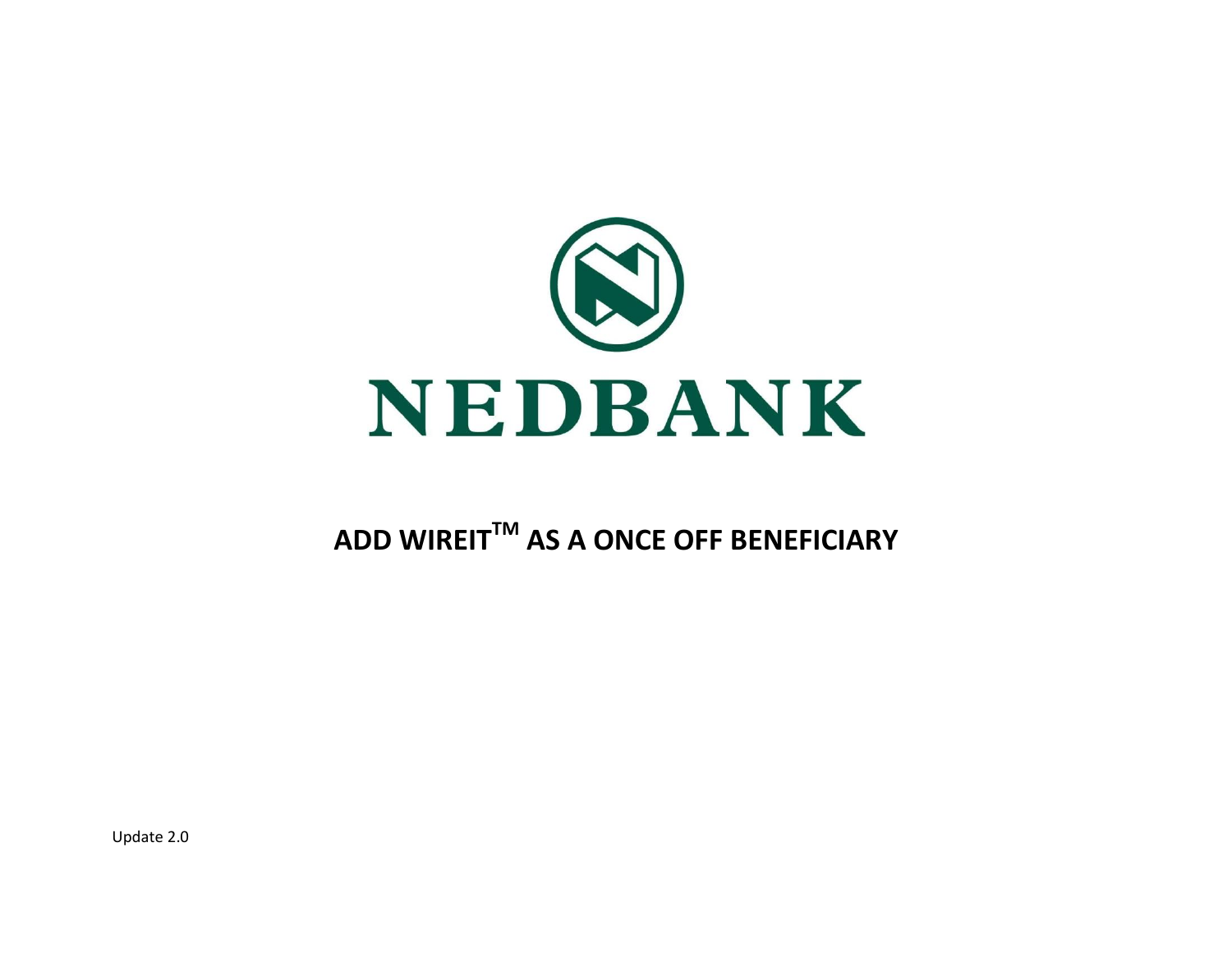## **WireITTM Registration & Token Purchase Guide (NEDBANK)**

First, send **"your 11 digit meter number"** to **36073** to register with WireITTM .

Note that there is a R5 fee charged for this SMS.

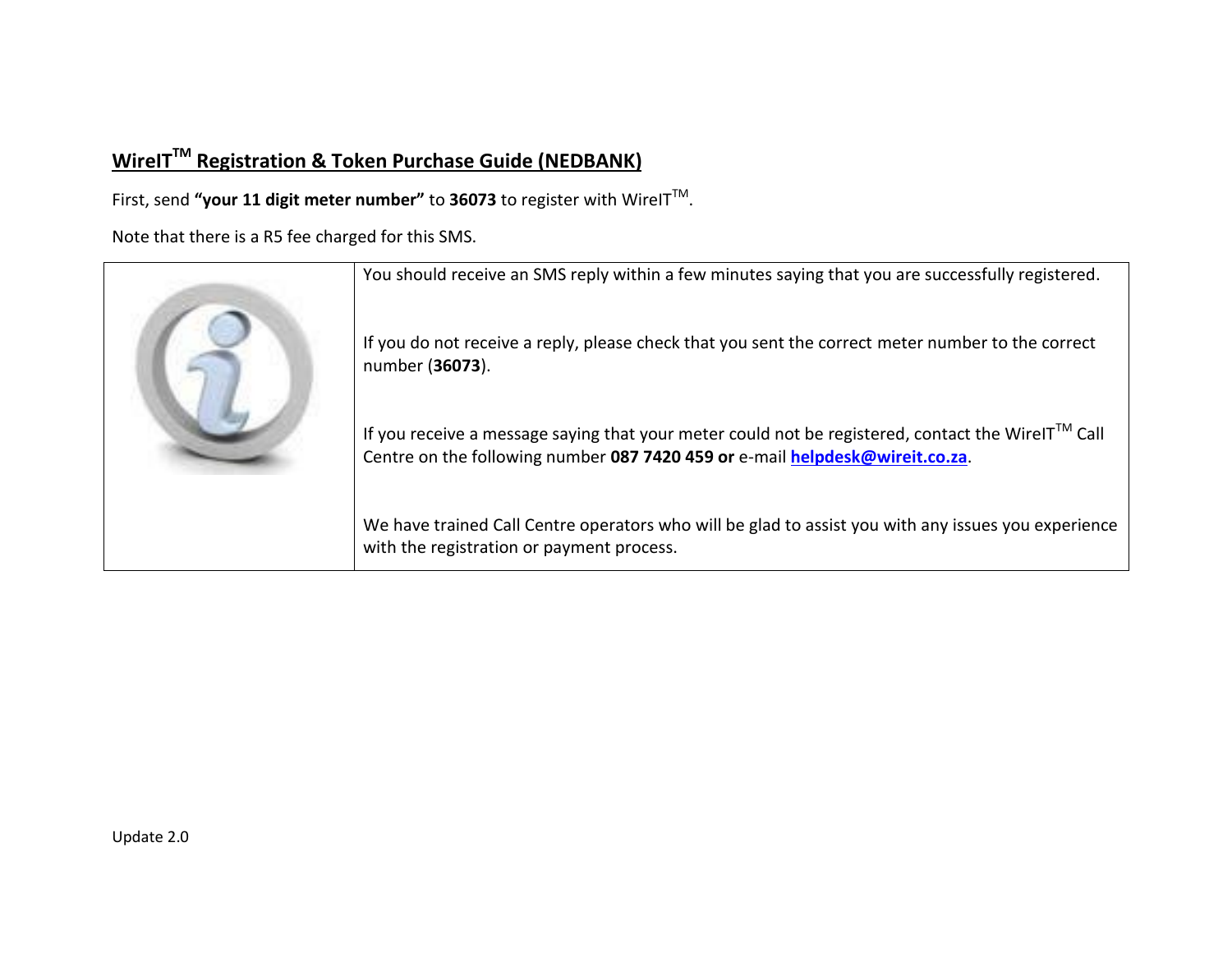Log into your Nedbank internet banking profile and make a 'Once-off' payment. REMEMBER to use **your 11 digit meter number** as a reference at ALL TIMES

To make a payment to a **Once Off** beneficiary:

Select **payments** from the main menu. Select **Pay Now** and **Once-off**

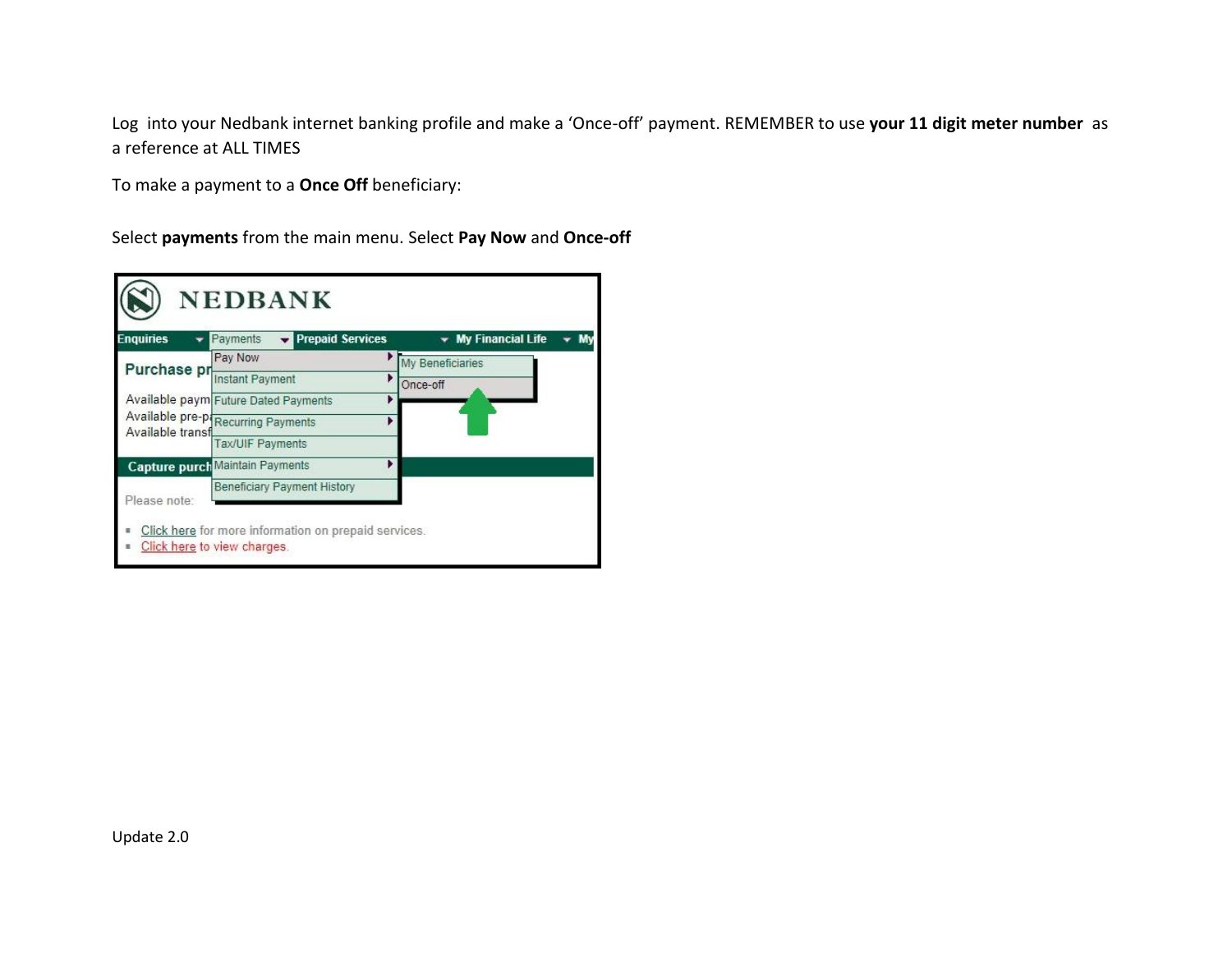Select the **account** to pay from.

Select the account type as **bank-approved beneficiary**

Select the first letter of beneficiary name (e.g. **W** for **WIREIT**).

| Select beneficiary |
|--------------------|
| WIREIT-EMNAMBITHI  |
| WIREIT-MAKHADO     |
| WIRFIT-MSUNDUZI    |
| WIRFIT-NMBM        |
| Select beneficiary |

Enter **my statement description (DR)** – this description will be reflected on your statement.

Enter **beneficiary statement description (CR)(your 11 digit meter number)** – this description will be reflected on the statement of

the beneficiary you are paying.

## Enter the **amount**.

| From account                             |              |                                           | $\checkmark$ |
|------------------------------------------|--------------|-------------------------------------------|--------------|
| Account type                             |              | Bank-approved Beneficiary<br>$\checkmark$ |              |
| First letter of name                     |              | w                                         |              |
| Bank-approved beneficiary                |              | <b>WIREIT-NMBM</b>                        |              |
| *My statement description (DR)           |              |                                           |              |
| **Beneficiary statement description (CR) |              | <b>Your meter number</b>                  |              |
| <b>Payment notification</b>              |              | None $\vert \mathbf{v} \vert$             |              |
| Amount                                   | $\mathsf{R}$ | □ Proof of payment<br>10                  |              |

Click **Make Payment.**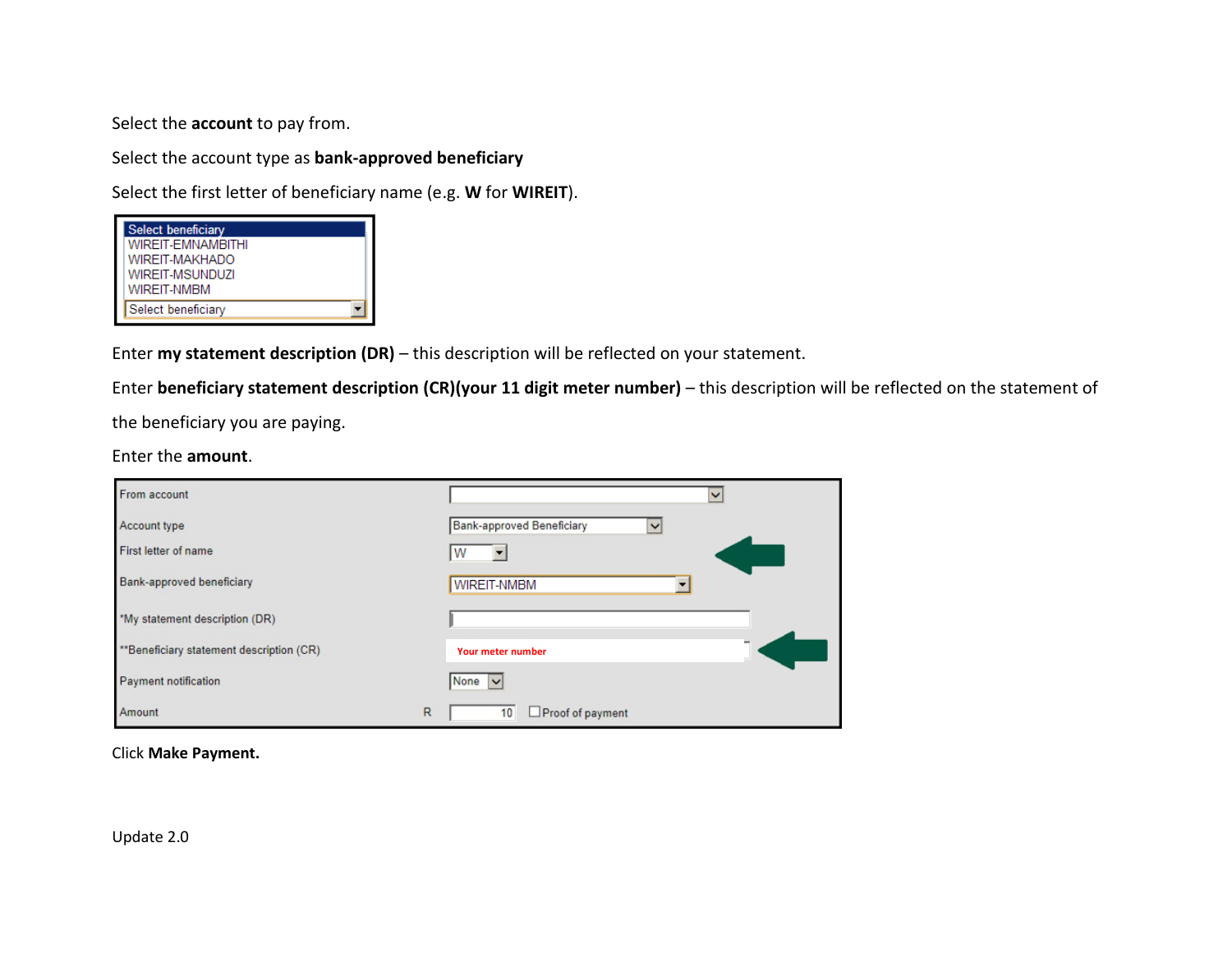| R Nedbank - Home x B Netbank Internet Bar x                                                                                                                                                                                                                                                                                                                     |                                    |                                        |                                                                         |                                        |                                          | $ \blacksquare$ x                                  |
|-----------------------------------------------------------------------------------------------------------------------------------------------------------------------------------------------------------------------------------------------------------------------------------------------------------------------------------------------------------------|------------------------------------|----------------------------------------|-------------------------------------------------------------------------|----------------------------------------|------------------------------------------|----------------------------------------------------|
| C   A Nedbank Limited [ZA] https://netbank.nedsecure.co.za<br>$\leftarrow$ $\rightarrow$                                                                                                                                                                                                                                                                        |                                    |                                        |                                                                         |                                        |                                          | $Q \nleftrightarrow E$                             |
| EEE Xplore - H 8 Google & Supposed Sites   Web Slice Gallery   ScholarOne Ma   Protecting a we ## Ethernet Techn ## ASPBERRY PIT   Python Multithr . 2- Fundamentals o   Server Farm wit                                                                                                                                                                        |                                    |                                        |                                                                         |                                        |                                          |                                                    |
| $\mathbf{R}$<br><b>NEDBANK</b>                                                                                                                                                                                                                                                                                                                                  |                                    |                                        | Profile number                                                          |                                        |                                          | <b>CONTACT US</b><br><b>HELP</b><br><b>LOG OFF</b> |
| - Prepaid Services<br><b>Enquiries</b><br>- Payments<br>Available payment limit:<br>Available pre-paid limit:<br>Available transfer limit:                                                                                                                                                                                                                      | - My Financial Life<br>- My eBills | - Money Transfer                       | $-$ Admin<br>$\overline{\phantom{a}}$ Beneficiaries                     | $\blacktriangleright$ Investments      | - Apply Online<br><b>v</b> Services<br>٠ |                                                    |
| <b>Capture payments</b>                                                                                                                                                                                                                                                                                                                                         |                                    |                                        |                                                                         |                                        |                                          |                                                    |
| Please note:                                                                                                                                                                                                                                                                                                                                                    |                                    |                                        |                                                                         |                                        |                                          |                                                    |
| . Payments via internet banking are processed using the account number provided. The account number is not validated against either the branch code or beneficiary name.<br>. Payments to other banks, including Nedbank branches outside South Africa, may take up to three business days.<br>. Click here for more information on payments and notifications. |                                    |                                        |                                                                         |                                        |                                          |                                                    |
| - Click here to view charges.                                                                                                                                                                                                                                                                                                                                   |                                    |                                        |                                                                         |                                        |                                          |                                                    |
| From account                                                                                                                                                                                                                                                                                                                                                    | 1. CURRENT -                       |                                        | $^\star$                                                                |                                        |                                          |                                                    |
| Account type                                                                                                                                                                                                                                                                                                                                                    | Bank-approved Beneficiary          | $\pmb{\cdot}$                          |                                                                         |                                        |                                          |                                                    |
| First letter of name                                                                                                                                                                                                                                                                                                                                            | W<br>٠                             |                                        |                                                                         |                                        |                                          |                                                    |
| Bank-approved beneficiary                                                                                                                                                                                                                                                                                                                                       | WIREIT                             | ۰                                      |                                                                         |                                        |                                          |                                                    |
| "My statement description (DR)                                                                                                                                                                                                                                                                                                                                  | Your meter number                  |                                        |                                                                         |                                        |                                          |                                                    |
| ** Beneficiary statement description (CR)                                                                                                                                                                                                                                                                                                                       | Your meter number                  |                                        |                                                                         |                                        |                                          |                                                    |
| Payment notification                                                                                                                                                                                                                                                                                                                                            | None<br>$\bullet$                  |                                        |                                                                         |                                        |                                          |                                                    |
| Amount                                                                                                                                                                                                                                                                                                                                                          | R<br>50                            | Proof of payment                       |                                                                         |                                        |                                          |                                                    |
| "This is the reference that forms part of the payment description displayed on your statement.<br>** This is the reference that forms part of the payment description displayed on your beneficiary's statement.                                                                                                                                                |                                    |                                        |                                                                         |                                        |                                          | Make payment Add payment to list below             |
| <b>List of payments</b>                                                                                                                                                                                                                                                                                                                                         |                                    |                                        |                                                                         |                                        |                                          |                                                    |
| "Click on the "From account" to edit transaction.                                                                                                                                                                                                                                                                                                               |                                    |                                        |                                                                         |                                        |                                          |                                                    |
| $No$<br><u>Select</u><br><b>From</b><br>account                                                                                                                                                                                                                                                                                                                 | Beneficiary<br>account number      | <b>Branch code</b><br>description (DR) | <b>Beneficiary statement</b><br><b>My statement</b><br>description (CR) | Proof<br>Payment<br>of<br>notification | Payment<br>notification                  | Payment<br><b>Amount</b><br>date                   |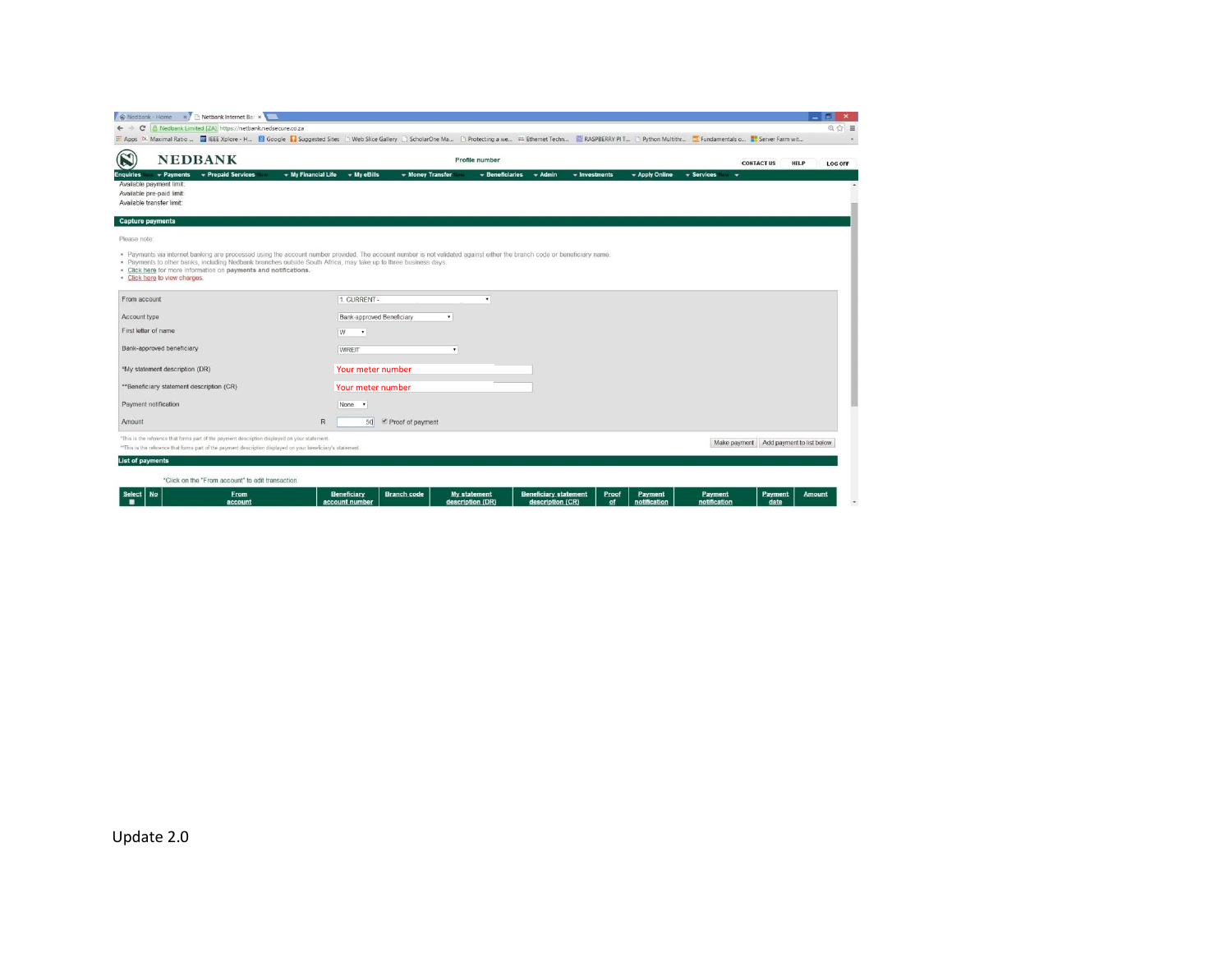|                                                                                                               | ← → C   A Nedbank Limited [ZA] https://netbank.nedsecure.co.za<br>Hi Apps DL Maximal Ratio  E IEEE Xplore - H & Google   Suggested Sites   Web Slice Gallery   ScholarOne Ma   Protecting a we ## Ethernet Techn   RASPBERRY PIT   Python Multithr & Fundamentals o " Se                    | $Q \nleftrightarrow E$ |
|---------------------------------------------------------------------------------------------------------------|---------------------------------------------------------------------------------------------------------------------------------------------------------------------------------------------------------------------------------------------------------------------------------------------|------------------------|
|                                                                                                               |                                                                                                                                                                                                                                                                                             |                        |
| $\infty$<br><b>NEDBANK</b>                                                                                    | Profile number<br><b>CONTACT US</b><br><b>HELP</b>                                                                                                                                                                                                                                          | <b>LOG OFF</b>         |
| - Prepaid Services<br>- Payments<br><b>Enquiries</b><br>Available payment limit:<br>Available pre-paid limit: | - My Financial Life<br>- My eBills<br>- Money Transfer<br>$\div$ Beneficiaries<br>$\div$ Admin<br>$\blacktriangleright$ Investments<br>- Apply Online<br>- Services<br>٠                                                                                                                    |                        |
| Available transfer limit:<br><b>Capture payments</b>                                                          |                                                                                                                                                                                                                                                                                             |                        |
| Please note:                                                                                                  |                                                                                                                                                                                                                                                                                             |                        |
|                                                                                                               |                                                                                                                                                                                                                                                                                             |                        |
|                                                                                                               | . Payments via internet banking are processed using the account number provided. The account number is not validated against either the branch code or beneficiary name.<br>. Payments to other banks, including Nedbank branches outside South Africa, may take up to three business days. |                        |
| · Click here for more information on payments and notifications.                                              |                                                                                                                                                                                                                                                                                             |                        |
| - Click here to view charges.                                                                                 |                                                                                                                                                                                                                                                                                             |                        |
|                                                                                                               | $\bullet$                                                                                                                                                                                                                                                                                   |                        |
| From account                                                                                                  | 1. CURRENT -                                                                                                                                                                                                                                                                                |                        |
| Account type                                                                                                  | Bank-approved Beneficiary<br>$\bullet$                                                                                                                                                                                                                                                      |                        |
| First letter of name                                                                                          | W<br>$\mathbf{v}$                                                                                                                                                                                                                                                                           |                        |
|                                                                                                               |                                                                                                                                                                                                                                                                                             |                        |
| Bank-approved beneficiary                                                                                     | WIREIT<br>$\bullet$                                                                                                                                                                                                                                                                         |                        |
| "My statement description (DR)                                                                                | Your meter number                                                                                                                                                                                                                                                                           |                        |
|                                                                                                               |                                                                                                                                                                                                                                                                                             |                        |
| **Beneficiary statement description (CR)                                                                      | Your meter number                                                                                                                                                                                                                                                                           |                        |
|                                                                                                               | None<br>٠                                                                                                                                                                                                                                                                                   |                        |
| Payment notification                                                                                          |                                                                                                                                                                                                                                                                                             |                        |
|                                                                                                               |                                                                                                                                                                                                                                                                                             |                        |
| Amount                                                                                                        | R<br>50 Proof of payment                                                                                                                                                                                                                                                                    |                        |
| "This is the reference that forms part of the payment description displayed on your statement.                |                                                                                                                                                                                                                                                                                             |                        |
| **This is the reference that forms part of the payment description displayed on your beneficiary's statement. | Add payment to list below<br>Make payment                                                                                                                                                                                                                                                   |                        |
| <b>List of payments</b>                                                                                       |                                                                                                                                                                                                                                                                                             |                        |

Please retain a proof of payment for your records.